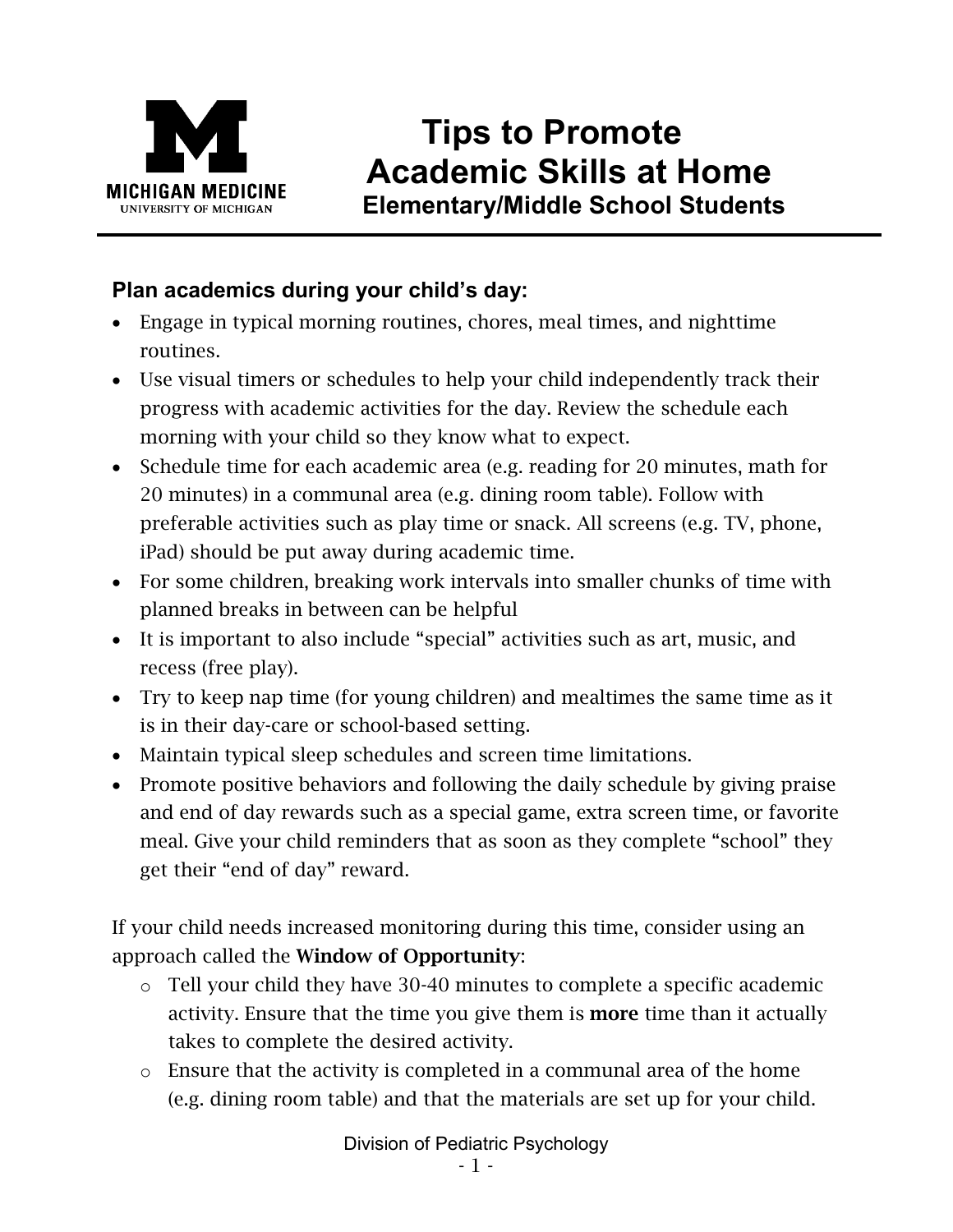- o If they complete the activity within the desired timeframe, they can receive a reward or special privilege and may have access to that reward for the remainder of time they have left.
- o If they do not complete the activity in the desired timeframe, they do not get access to their special reward or privilege, but they can try again with the next activity.

## **Where can parents find resources online?**

# **Reading help:**

| Program               | Grade  | Format    | Cost          | Comments                                     |
|-----------------------|--------|-----------|---------------|----------------------------------------------|
| Headsprout            | $K-4$  | Computer- | \$190 for     | Child can do mostly on own<br>$\bullet$      |
|                       |        | based     | full          | Game-like format<br>$\bullet$                |
|                       |        |           | program,      | www.Headsprout.com                           |
|                       |        |           | free trial    |                                              |
| Teach your            | $K-6$  | Manual-   | \$100 for     | 60 lessons per book<br>$\bullet$             |
| child to read         |        | based     | all           | Very detailed                                |
| well - Maloney        |        |           | materials     | Levels 1A and 1B may require                 |
| Method                |        |           |               | some training                                |
|                       |        |           |               | www.Maloneymethod.com                        |
| <b>Funnix Reading</b> | preK-3 | Computer  | About \$50    | 220 lessons<br>$\bullet$                     |
|                       |        | and       |               | Starts off very basic<br>$\bullet$           |
|                       |        | manual    |               | Good value                                   |
|                       |        |           |               | www.funnix.com<br>$\bullet$                  |
| <b>HELPS</b> program  | $1-12$ | Printed   | $Free - just$ | Lots of material to print<br>$\bullet$       |
|                       |        | paper     | need to       | Really good for a free program<br>$\bullet$  |
|                       |        |           | print         | http://www.helpsprogram.org/p                |
|                       |        |           | materials     | rograms_parents.php                          |
| <b>REWARDS</b>        | $4-12$ | Manual-   | Varies by     | Upper level students enjoy this<br>$\bullet$ |
|                       |        | based     | program       | https://www.voyagersopris.com/<br>$\bullet$  |
|                       |        |           | (About        | literacy/rewards/overview                    |
|                       |        |           | \$100)        |                                              |

• Below are some programs to help children with reading (PreK-  $12<sup>th</sup>$  grade):

## **Free story times and activities:**

Division of Pediatric Psychology Tips to Promote Academic Skills at Home: Elementary/Middle School Students